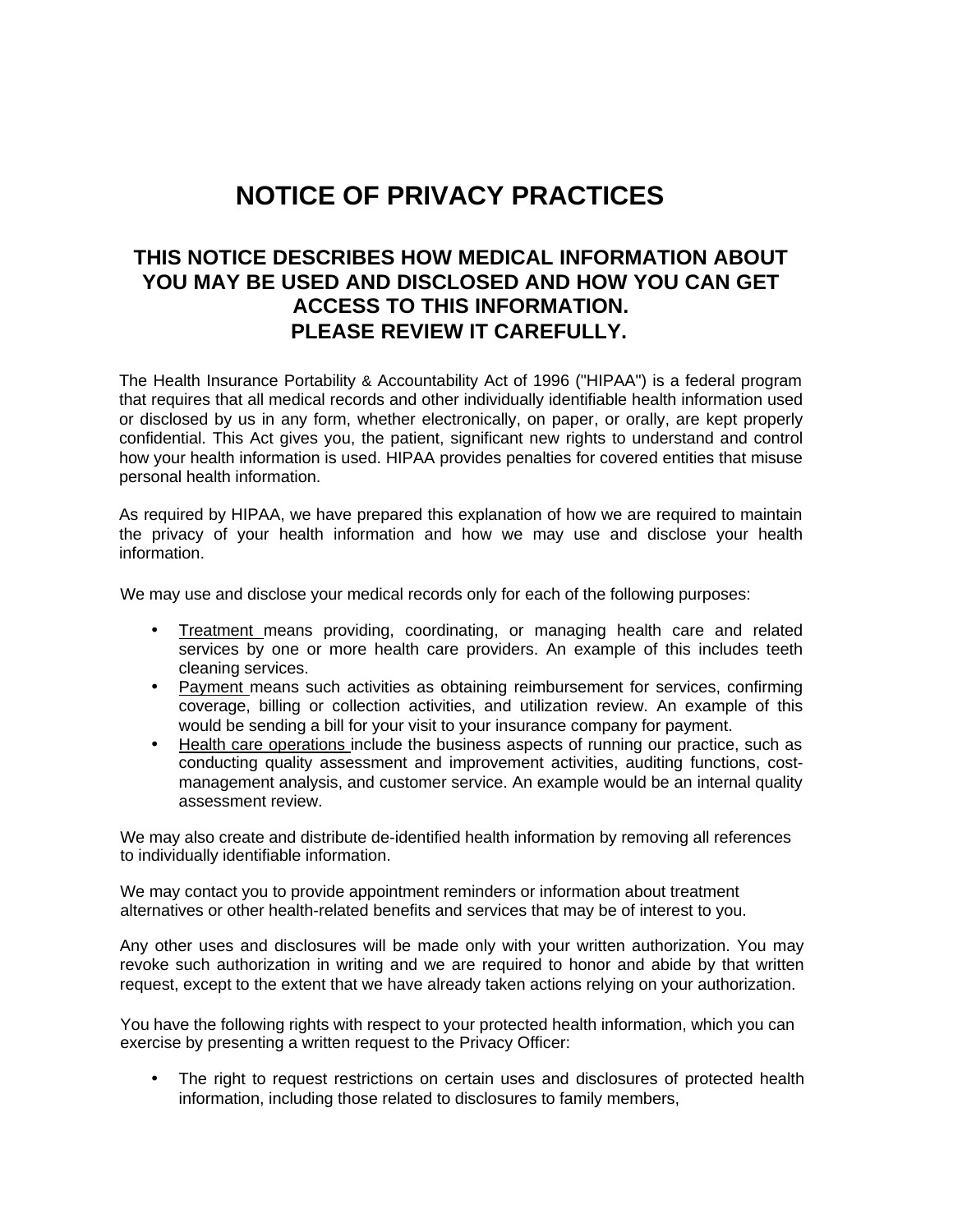other relatives, close personal friends, or any other person identified by you. We are, however, not required to agree to a requested restriction. If we do agree to a restriction, we must abide by it unless you agree in writing to remove it.

- The right to reasonable requests to receive confidential communications of protected health information from us by alternative means or at alternative locations.
- The right to inspect and copy your protected health information.
- The right to amend your protected health information.
- The right to receive an accounting of disclosures of protected health information.
- The right  $I_0$  obtain and we have the obligation to provide to you a paper copy of Uiis notice from us at your first service delivery date.
- The right to provide and we are obligated to receive a written acknowledgement that you have received a '~opy of our Notice of Privacy Practices.

We are required by law to maintain the privacy of your protected health information to provide you with notice of our legal duties and privacy practices with respect to protected health information.

This notice is effective as of April 16, 2003 and we are required to abide by the terms of the Notice of Privacy Practices currently in effect. We reserve the right to change the terrns of our Notice of Privacy Practices and to make the new notice provisions effective for all protected health information that we maintain. We will post and you may request a written copy of a revised Notice of Privacy Practices from this office.

You have recourse if you feel that your privacy protections have been violated. You have the right to file a formal, written complaint with us at the address below, or with the Department of Health & Human Services, Office of Civil Rights, about violations of the provisions of this notice or the policies and procedures of our office. We will not retaliate against you for filing a complaint.

Please contact us for more information:

Lynn Egan, Office Manager Suburban Chiropractic Center 301 Main Street (973) 635-0036 Lynn@drmurphy.com

For more information about HIPAA or to file a complaint:

The U.S. Department of Health & Human Services Office of Civil Rights 200 Independence Ave., S.W. Washington, D.C. 20201 (202) 619-0257 Toll Free:1-877-696-6775